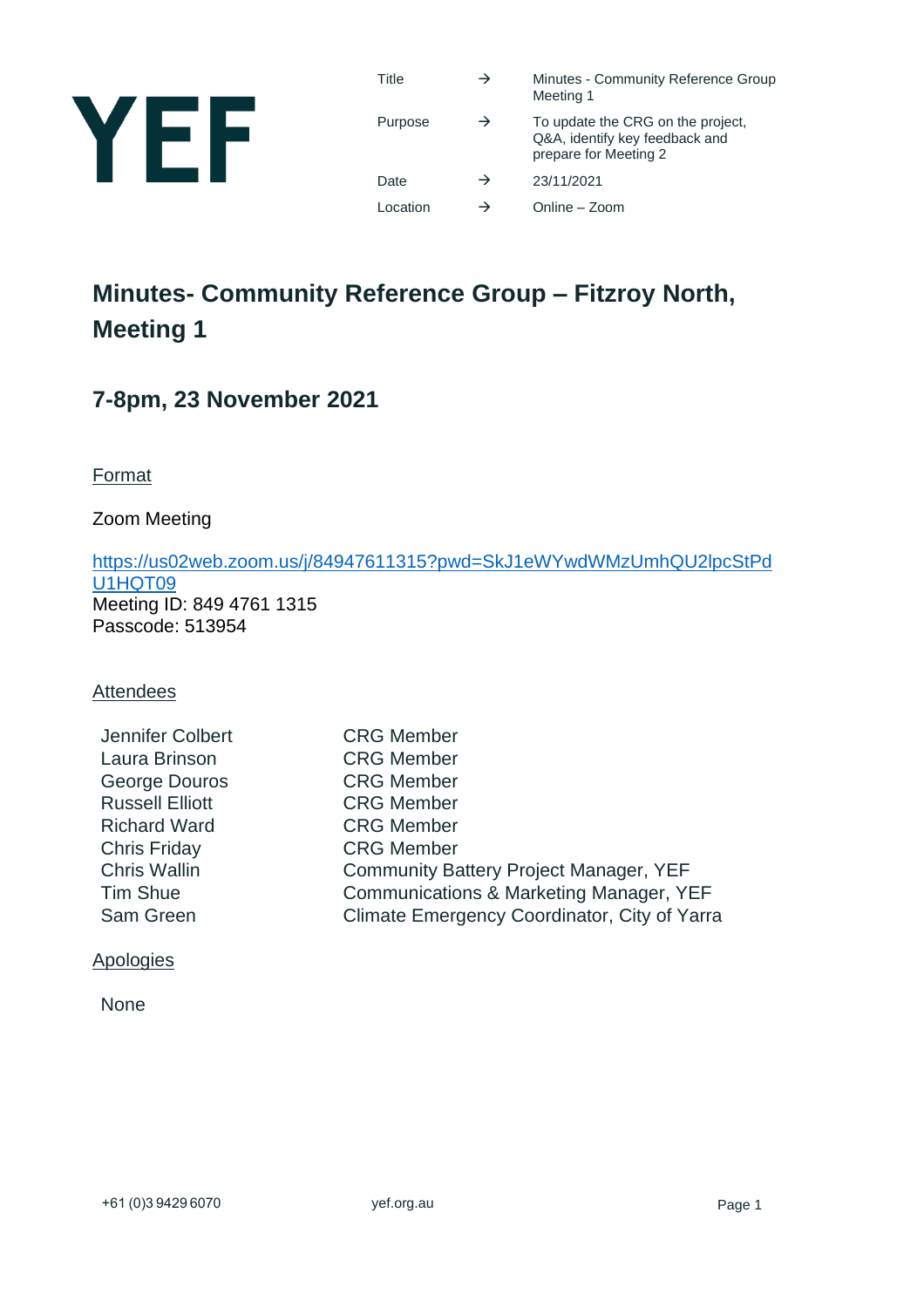

| Title    | $\rightarrow$ | Minutes - Community Reference Group<br>Meeting 1                                             |
|----------|---------------|----------------------------------------------------------------------------------------------|
| Purpose  | $\rightarrow$ | To update the CRG on the project,<br>Q&A, identify key feedback and<br>prepare for Meeting 2 |
| Date     | $\rightarrow$ | 23/11/2021                                                                                   |
| Location | →             | Online - Zoom                                                                                |

# Agenda

| <b>Time</b> | <b>Details</b>                                                                                                                                                                                                  | <b>Person</b> | Aim                                                                                                                                                          |
|-------------|-----------------------------------------------------------------------------------------------------------------------------------------------------------------------------------------------------------------|---------------|--------------------------------------------------------------------------------------------------------------------------------------------------------------|
| 19:00       | Welcome and introductions<br>In a sentence<br>Why did you volunteer to join this CRG?<br>➤<br>What is the most interesting aspect of the<br>$\blacktriangleright$<br>project to you?                            | TS / All      | To meet fellow CRG<br>members and to better<br>understand who's in the room<br>and why.                                                                      |
| 19:12       | Objectives and expectations<br>Terms of Reference<br>↘<br>Minutes will be shared online<br>$\blacktriangleright$                                                                                                | <b>TS</b>     | Set the expectations of this<br>group and the meetings.                                                                                                      |
| 19:16       | Project update                                                                                                                                                                                                  | <b>CW</b>     | To provide the CRG with<br>relevant project updates.                                                                                                         |
| 19:26       | Questions<br>Do you have any concerns, issues, key<br>⋗<br>questions or aspirations that you would like to<br>raise? These will be logged in the register<br>helow.                                             | <b>TS</b>     | For the CRG to ask questions<br>and provide feedback.<br>Specific questions and<br>concerns will be logged in a<br>register to ensure they are<br>addressed. |
| 19:45       | Preparation for Meeting 2: To allow the project team to<br>make final decisions on<br>1.<br>Location/placement<br>2 <sub>1</sub><br>Visual elements/aesthetics<br>3.<br>Elements relating to the battery itself | <b>TS</b>     | To provide any further<br>information to CRG required<br>for Meeting 2 (1 December)                                                                          |
| 19:55       | Other business and conclude.                                                                                                                                                                                    | <b>TS</b>     |                                                                                                                                                              |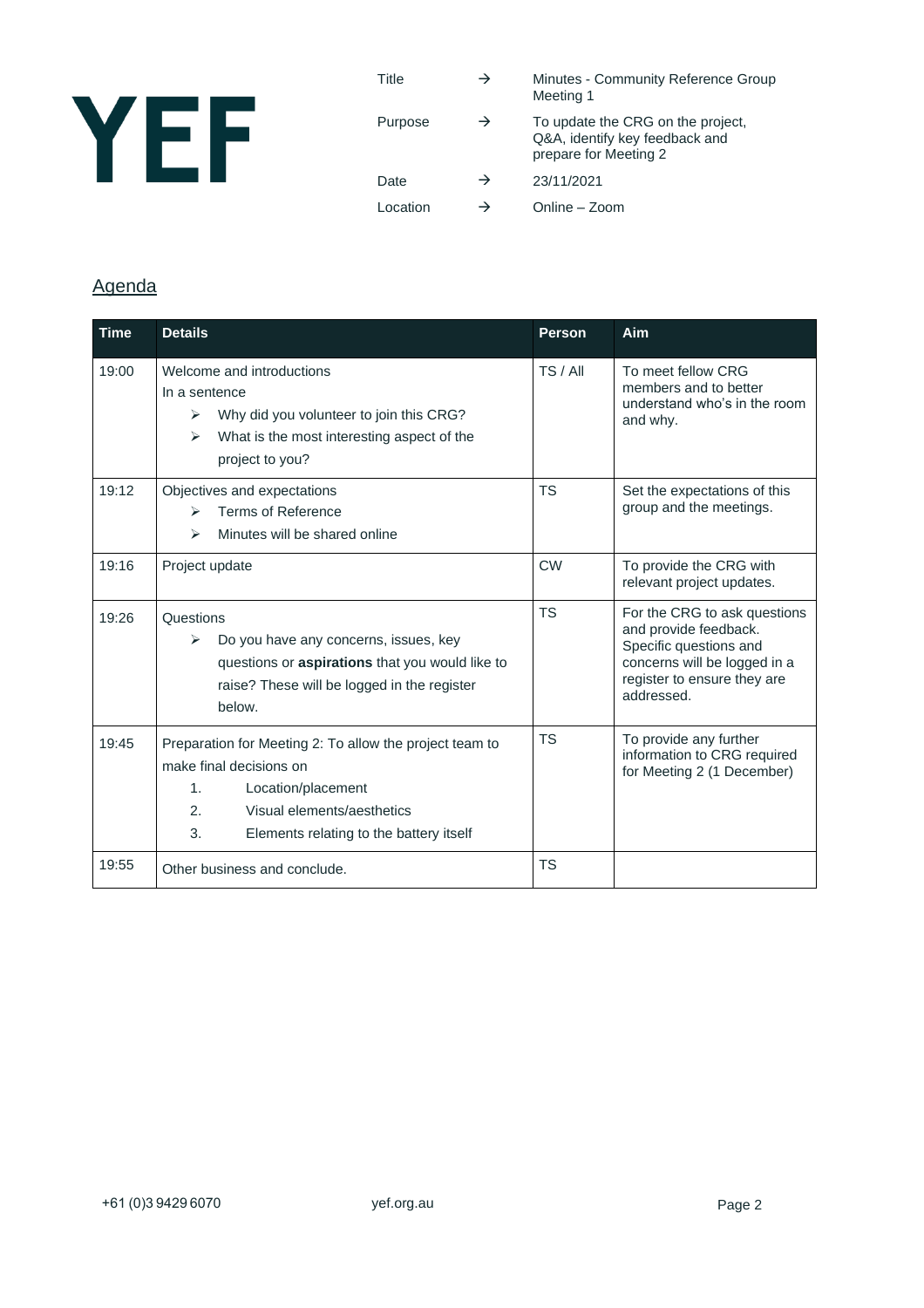

Title  $\rightarrow$  Minutes - Community Reference Group Meeting 1 Purpose  $\rightarrow$  To update the CRG on the project, Q&A, identify key feedback and prepare for Meeting 2 Date  $\rightarrow$  23/11/2021 Location  $\rightarrow$  Online – Zoom

## Minutes – CRG meeting 1

23-11-21

Meeting commenced 7:01pm

TS: provided overview of the agenda.

Group: introduced themselves and shared what they think is the most exciting aspect of the project.

RW: interested to support project for climate reasons. Had solar panels for a long time and can see benefits of producing power, the CB idea is a great idea to then allow neighbours who don't have solar panel to access solar. Worthy of support, the group is quite small and the project is a small part of.

CF: Joined because of disappointment about not able to be part of this pilot project. With neighbours live with others who have solar panels. Also don't know a lot about how batteries work, thought idea of a CB sounded good. Many people in the area are not in their own homes and may not be able to access their own solar panels. Does sound like a great initiative, and it's the first. But this is the first one – how exciting to be part of history.

LB: Live in block of units and only one has solar. Quite a cohesive community and spoke about getting a battery for group of 10 but it turned out to be complicated. Exciting project to see a CB opportunity.

GD: Will be able to see where it goes, have had solar panels on house for past 10 years. Has been waiting for Choice to say it's economical to buy and individual battery. Keen to see new models that come up as we saw when solar first came in, slowly over the years – seeing if as a community we can actually own this rather than it going to electricity companies for profit.

JC: 5 years ago did a community project called solar neighbourhoods to help people get solar on their roofs (bulk buy). Batteries have still not affordable,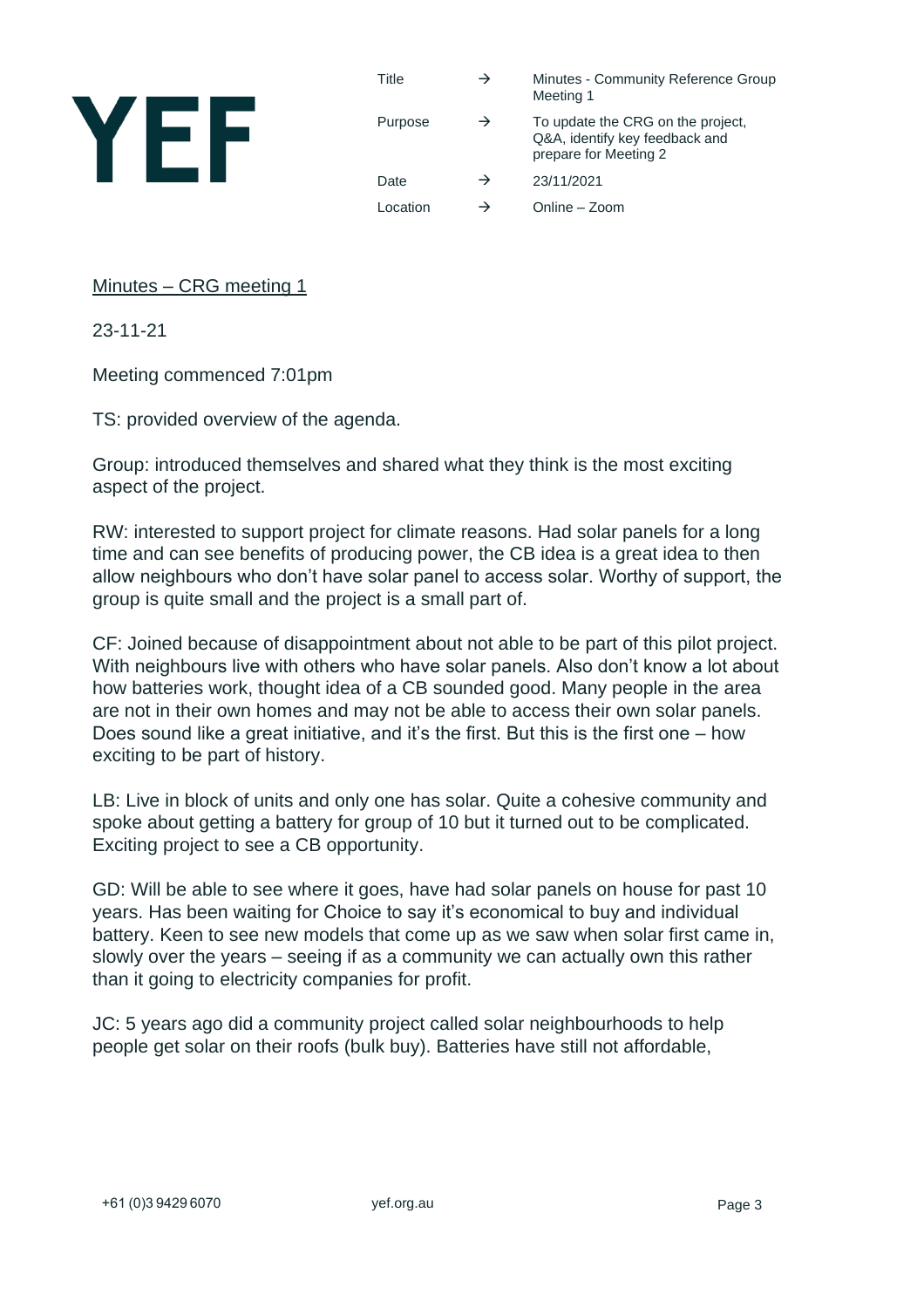| Title    | $\rightarrow$ | Minutes - Community Reference Group<br>Meeting 1                                             |
|----------|---------------|----------------------------------------------------------------------------------------------|
| Purpose  | →             | To update the CRG on the project,<br>Q&A, identify key feedback and<br>prepare for Meeting 2 |
| Date     | →             | 23/11/2021                                                                                   |
| ∟ocation |               | Online - Zoom                                                                                |

originally planned to share a battery with a neighbour but not possible. Also keeping an eye on microgrids, this seemed like Christmas – the perfect thing.

RE: Live opposite the site – have a keen interest on where it is, what it looks like, how it works. Second reason, upgraded solar earlier in the year to make it battery compatible, now producing more than can use and the battery – still have a net surplus – sounded like a great way of making available to community.

#### 7:19pm

Chris Wallin provided an update to the group. Sees CB as next step to PV panels. CB will allow you to store and use energy that otherwise would not be used at night, but share it in a community. CB are like the heart of a microgrid which ensures energy is available for consumption. The work we're doing here is ultimately to expand to address microgrids in the future.

CW: A project like this is innovative, it's the first community battery project aimed at an inner-city environment, densely populated. Other CBs have typically been installed in outer areas. The aim here is to install a community battery where more people live to decarbonise our grid.

CW: Presented a diagram showing the journey to a CB that YEF and project partners have undertaken to get to this point today. [refer to slides]

#### *Project Journey slide*

CW: Software developed with ANU, which will be open source – available to anyone. The heart of the project is the site selection and community engagement, including wider engagement with community including education of what community batteries are.

CW: On tariff structures, working closely with counterpart at CitiPower. For most people that sign up to the battery there is likely to be a financial gain by simply signing up to the battery.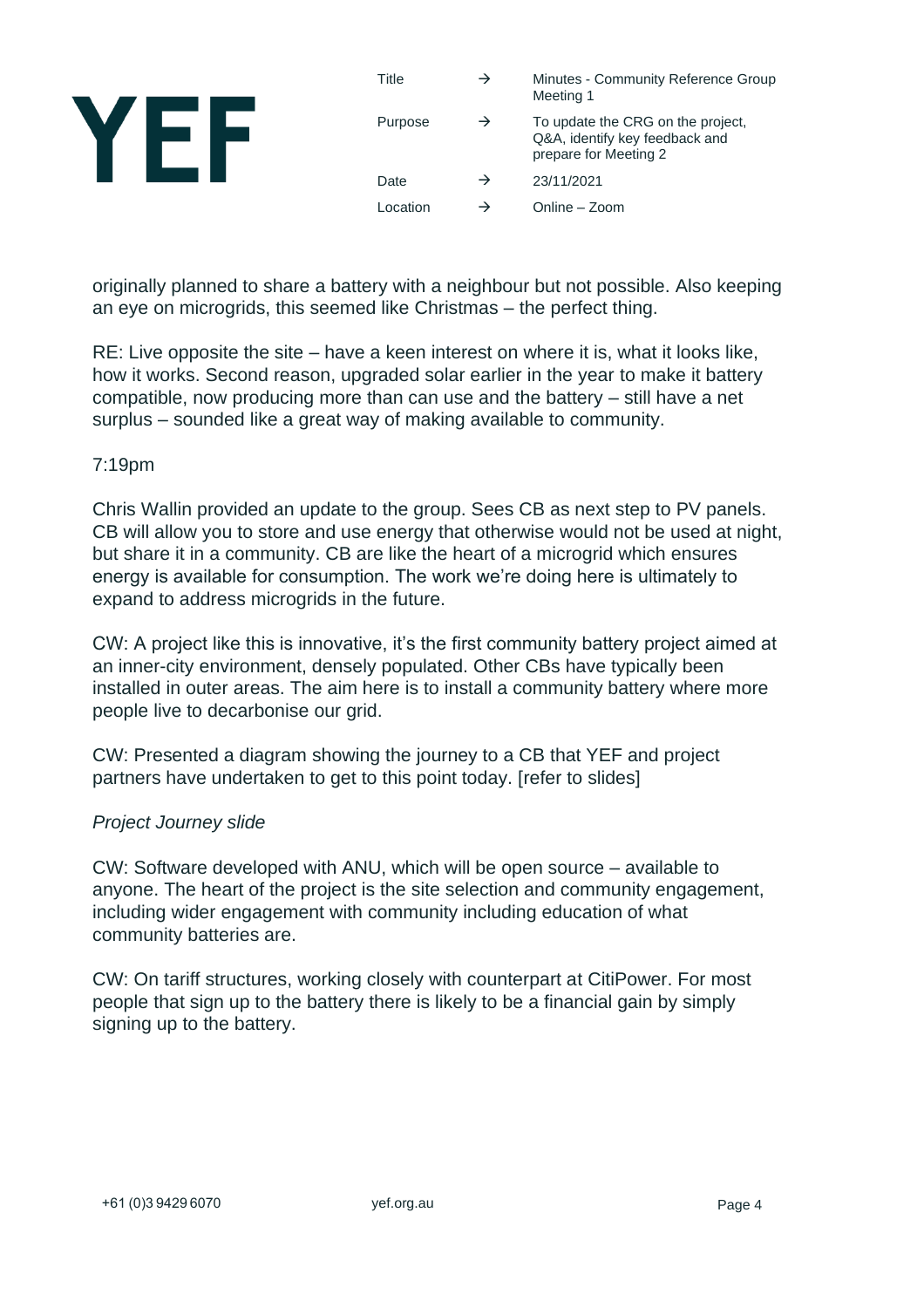| Title    | → | Minutes - Community Reference Group<br>Meeting 1                                             |
|----------|---|----------------------------------------------------------------------------------------------|
| Purpose  | → | To update the CRG on the project,<br>Q&A, identify key feedback and<br>prepare for Meeting 2 |
| Date     | → | 23/11/2021                                                                                   |
| Location |   | Online – Zoom                                                                                |

CW: Retailers and aggregators. To access the electricity market there are certain requirements. Currently in the process of selecting an aggregator to work with us.

CW: Just starting the connection design and the target date for going live is World Environment Day, 5 June 2022. We might have a street party and invite the Minister to launch the battery (if the community is interested).

#### *Slide change to Pixii*

CW: This selection is the result of 2-3 months of work with battery manufacturers. Presented a three-panel system, with an image of the energy storage modules and inverter (inside the battery panels). It's a very modular and flexible system, which is easy to maintain and easy to replace modules. You can switch modules in and out while it's running.

CW: Out of the 14 options, 10 battery manufacturers bid to YEF's request for hardware options. Pixii was the lowest cost, in just under \$900/kWh. This is a significant price, CBs can service more people than if those people have battery systems at home, because not everyone consumes energy at the same time. This system is not only cheaper than a home battery but it can serve more customers than home batteries. Running costs are really low – so low that other competitors could not come close, this is important because the battery business needs to make money to survive. Maintenance was a large part of the operational expenditure. It is also the quietest of all options. 63dBa at 1 metre from the units. Battery noise levels are lower than all other options analysed. This sound is approximately equivalent to a conversation between people or a dishwasher. The units include sound insulation.

Action (CW): investigate data for sound degradation over distance (e.g. at 10m and 20m – what does 63dBa 1m actually mean in practice for nearby residents?)

CW: The footprint = 1.7m2, and for the amount of energy it's very efficient. It has a very sophisticated safety system – the most sophisticated out of all assessed. The battery cells are manufactured by Swedish company manufacturing with 100% renewable energy. All the battery cells that are used come back to the company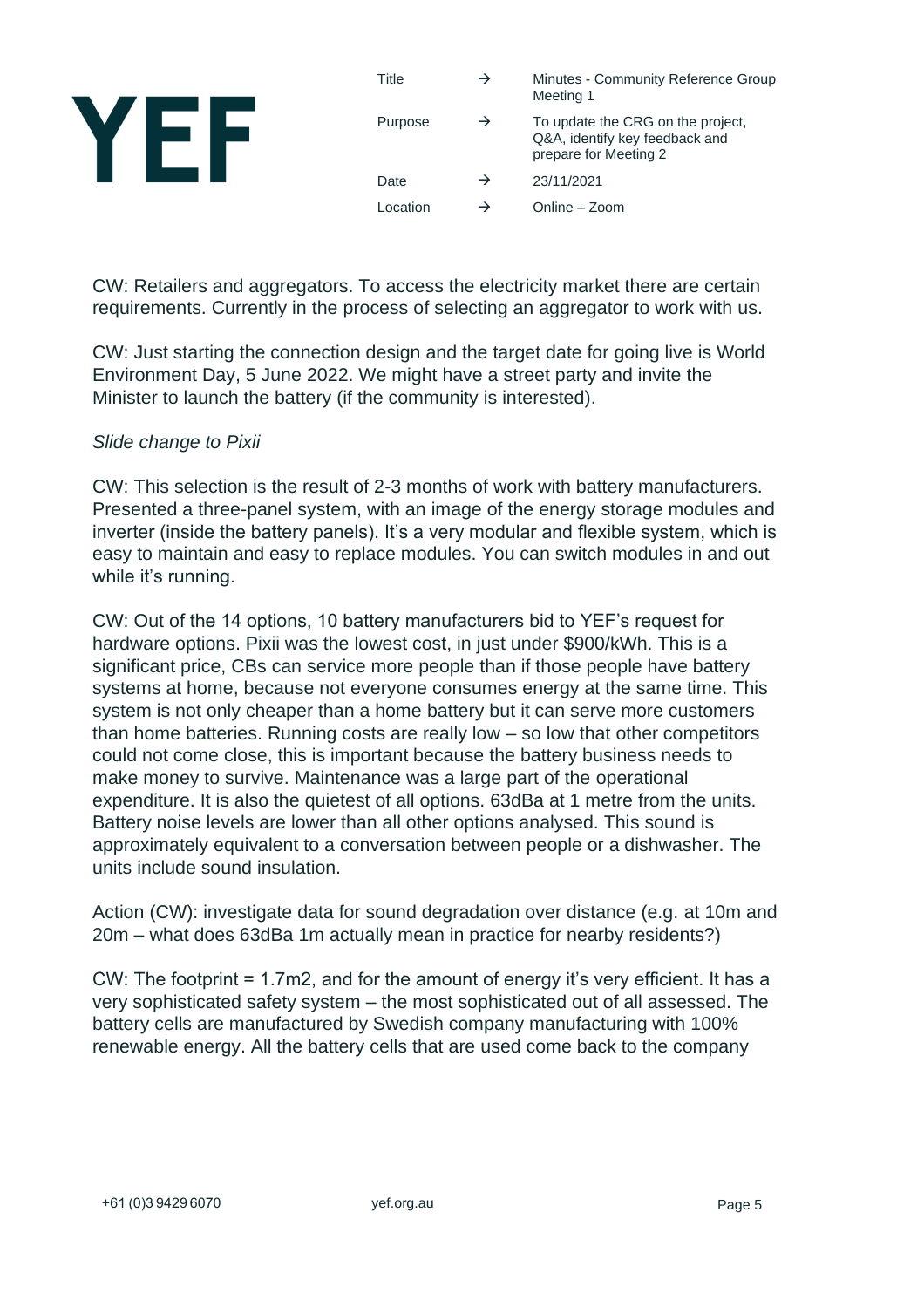| Title    | → | Minutes - Community Reference Group<br>Meeting 1                                             |
|----------|---|----------------------------------------------------------------------------------------------|
| Purpose  | → | To update the CRG on the project,<br>Q&A, identify key feedback and<br>prepare for Meeting 2 |
| Date     | → | 23/11/2021                                                                                   |
| Location |   | Online – Zoom                                                                                |

and they can recycle up to 95% of those cells. The same company announced last week that they manufactured the first cell made of 100% recycled materials.

Northvolt is the company and they are the supplier of the cell that goes into the modular pack (image on the right) which goes into the battery system. Company of the battery system is Pixii – also the name of inventor of alternating current (AC).

CW: We're about to announce this media release tomorrow. The CRG is the first group to hear this announcement. A lot of people are interested. Most other battery systems are owned by electricity distributors, and we have a different approach to them. We are cost driven and ensuring we are getting the best deal possible for people who use and own the battery. So it's a real win- win, and in the process we are also supporting the CitiPower network.

CW: Hope to select aggregator in the next 10 days, and by then hope to have everything we need to execute the plan.

*Minutes for the next agenda item are captured in the register for key questions, aspirations and issues below*.

Meeting concluded 8:16pm

| <b>Item</b> | <b>Details</b>                                                         | <b>Raised</b><br>by | <b>Response</b>                                                                                                                                                                                                                                                              | <b>Action</b><br>required<br>(Y/N) |
|-------------|------------------------------------------------------------------------|---------------------|------------------------------------------------------------------------------------------------------------------------------------------------------------------------------------------------------------------------------------------------------------------------------|------------------------------------|
|             | Has Pixii battery been used as a CB<br>anywhere else that you know of? | JC.                 | CW: Pixii is a relatively new<br>company based in Norway.<br>They are inheritance of<br>another company (L-Tech).<br>L-Tech was a major<br>electricity equip<br>manufacturer, they sold the<br>business to a Chinese<br>company. But the core<br>engineering team moved into |                                    |

# Key questions, aspirations and issues register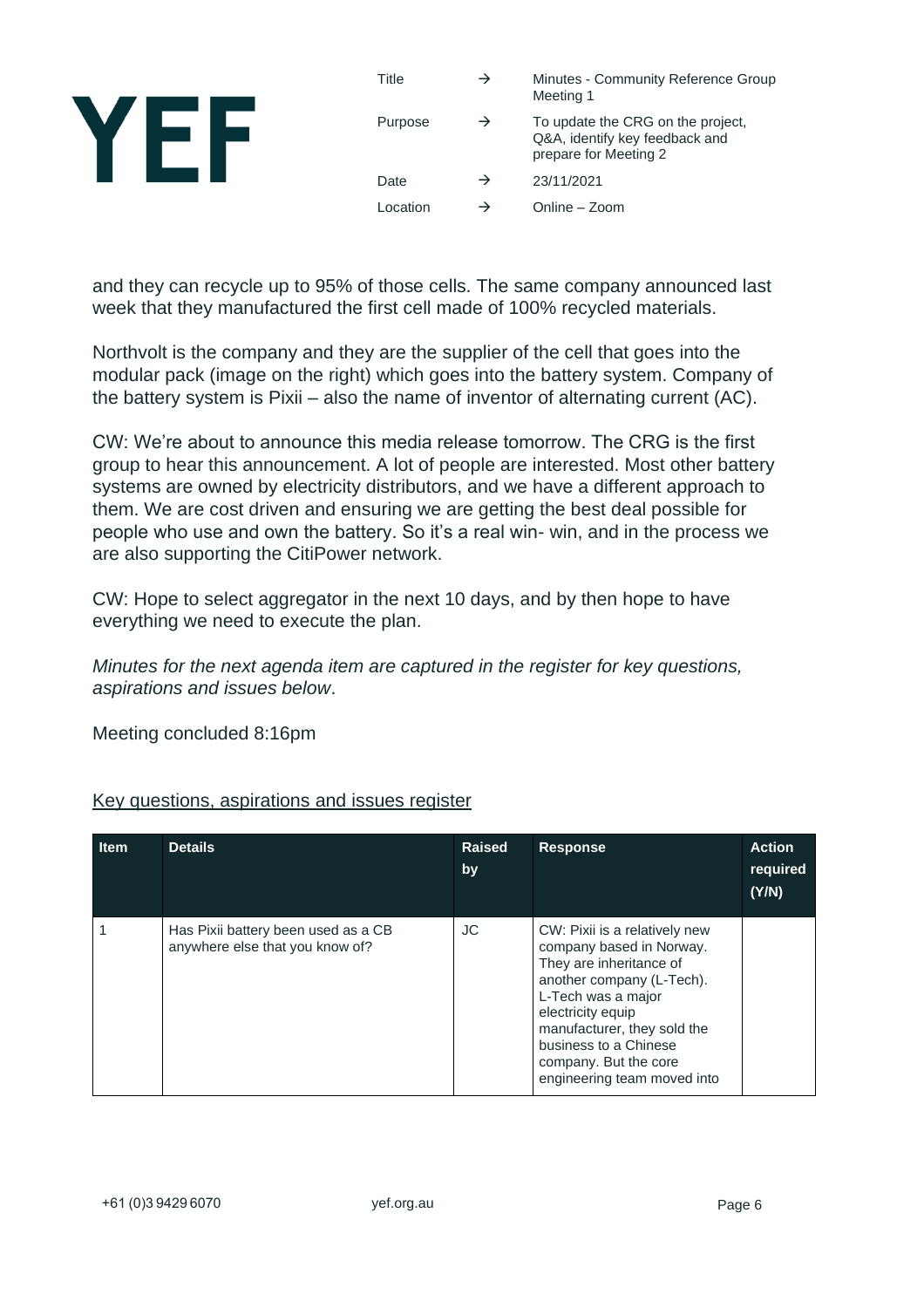

| Title    | $\rightarrow$ | Minutes - Community Reference Group<br>Meeting 1                                             |
|----------|---------------|----------------------------------------------------------------------------------------------|
| Purpose  | $\rightarrow$ | To update the CRG on the project,<br>Q&A, identify key feedback and<br>prepare for Meeting 2 |
| Date     | $\rightarrow$ | 23/11/2021                                                                                   |
| Location | →             | Online – Zoom                                                                                |

|                |                                                                    |           | Pixii. Core IP was the basis<br>for design of the CB. It's the<br>next gen. design of that type<br>of system. L-Tech systems<br>are a standard all over the<br>world, including for telcos<br>such as Telstra, Vodaphone,<br>Optus, and the experience<br>and know-how is there. But<br>the Pixii system is a new<br>system - like a new<br>generation of an existing<br>technology. It's been<br>installed around the world<br>but few in Australia. This is<br>their first CB - because CBs<br>are brand new in the world.<br>CW has been following<br>development of CBs in the<br>world, we are setting new<br>records in what we're trying<br>to do. The reason the<br>system is so well-suited<br>because they have designed<br>for telecom companies, incl.<br>need for small footprints and<br>suitable for outdoors. This<br>application is very close to<br>what they've done they want<br>to make it successful. |  |
|----------------|--------------------------------------------------------------------|-----------|-----------------------------------------------------------------------------------------------------------------------------------------------------------------------------------------------------------------------------------------------------------------------------------------------------------------------------------------------------------------------------------------------------------------------------------------------------------------------------------------------------------------------------------------------------------------------------------------------------------------------------------------------------------------------------------------------------------------------------------------------------------------------------------------------------------------------------------------------------------------------------------------------------------------------------|--|
| $\overline{2}$ | What is the life expectancy of the battery?                        | <b>JC</b> | Life expectancy: The<br>selected CB hardware can<br>operate up to 15 years, but<br>we have set a 10-year<br>investment horizon so that it<br>can deliver on all services it's<br>expected to deliver on for full<br>10 years. For every battery<br>you have degradation. The<br>Pixii degradation is relatively<br>small, even in year 10 it will<br>largely be able to meet<br>revenue streams.                                                                                                                                                                                                                                                                                                                                                                                                                                                                                                                            |  |
| $\mathfrak{B}$ | Can you add more to that battery? Or do<br>you need a new battery? | <b>CF</b> | CW: That's the beauty, you<br>can add another panel -<br>when it comes to power<br>capacity (how much                                                                                                                                                                                                                                                                                                                                                                                                                                                                                                                                                                                                                                                                                                                                                                                                                       |  |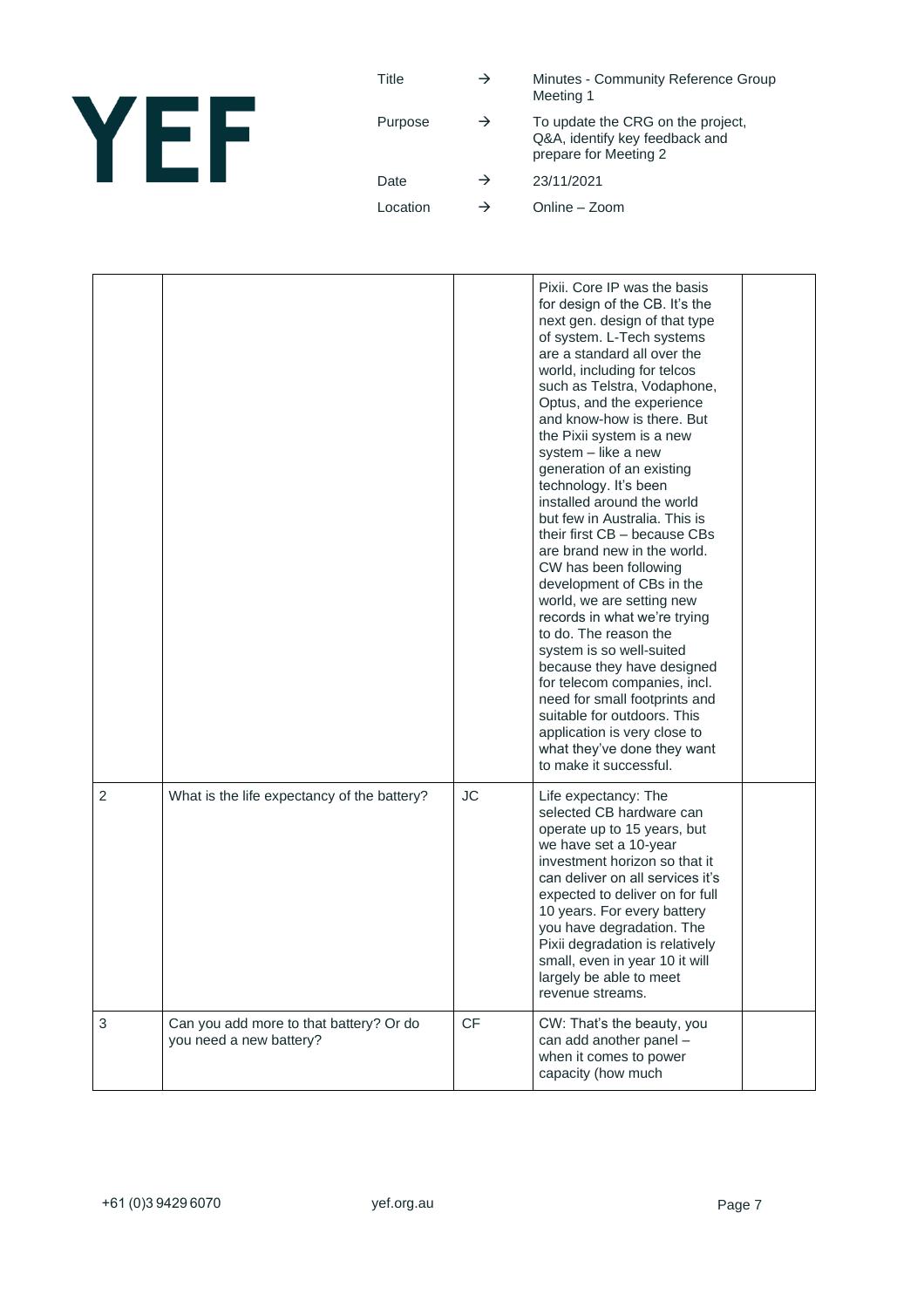

| Title    | $\rightarrow$ | Minutes - Community Reference Group<br>Meeting 1                                             |
|----------|---------------|----------------------------------------------------------------------------------------------|
| Purpose  | $\rightarrow$ | To update the CRG on the project,<br>Q&A, identify key feedback and<br>prepare for Meeting 2 |
| Date     | $\rightarrow$ | 23/11/2021                                                                                   |
| Location | →             | Online – Zoom                                                                                |

|                |                                                                                                                                                                      |           | electricity can enter the<br>battery in one go), there we<br>are limited by the network<br>not the battery itself.                                                                                                                                                                                                                                                                                                                                                                                                                                                                                          |  |
|----------------|----------------------------------------------------------------------------------------------------------------------------------------------------------------------|-----------|-------------------------------------------------------------------------------------------------------------------------------------------------------------------------------------------------------------------------------------------------------------------------------------------------------------------------------------------------------------------------------------------------------------------------------------------------------------------------------------------------------------------------------------------------------------------------------------------------------------|--|
| $\overline{4}$ | Recalls 200 households involved in the<br>area being looked at, what happens if only<br>150 households want to join? Does that<br>make a difference to the progress? | <b>CF</b> | CW: So the way we are<br>looking at it is that every day<br>we would like to discharge<br>about 200kWh of energy. So<br>we can discharge 200kwH<br>to, e.g. 40 customers, if they<br>sign up - they will get supply<br>in the order of 5kwh per<br>customer. Or 80 customers,<br>and each would get 2.5 kwh<br>in their evening<br>consumption. We can also<br>look at it differently, but by<br>default that is likely to be the<br>approach. Depends on how<br>many want to sign $up - in$<br>short, we are taking a<br>flexible approach depending<br>on how many customers<br>participate.              |  |
| 5              | What happens if input exceeds the limits<br>that CitiPower have given you?                                                                                           | <b>RE</b> | CW: It's the different<br>between the energy that<br>goes in at one time, so if it's<br>100. If we take in 100kW all<br>the time, it would take 2.5<br>hours to fill the whole<br>battery. Therefore, what we<br>do is we actually select times<br>at which we will take in<br>energy (charge battery) and<br>we have the whole morning<br>from 9-3pm each day to do<br>that. After 3pm we start the<br>discharge cycle with a focus<br>on the peak (typically 5:30-<br>7:30pm). We could add more<br>cabinets to the installation<br>and get more storage into<br>the system to store even<br>more energy. |  |
| 6              | Many people use microinverters for their<br>solar panels, will that make a difference to                                                                             | <b>JC</b> | CW It's the same, if you're<br>exporting onto the network -                                                                                                                                                                                                                                                                                                                                                                                                                                                                                                                                                 |  |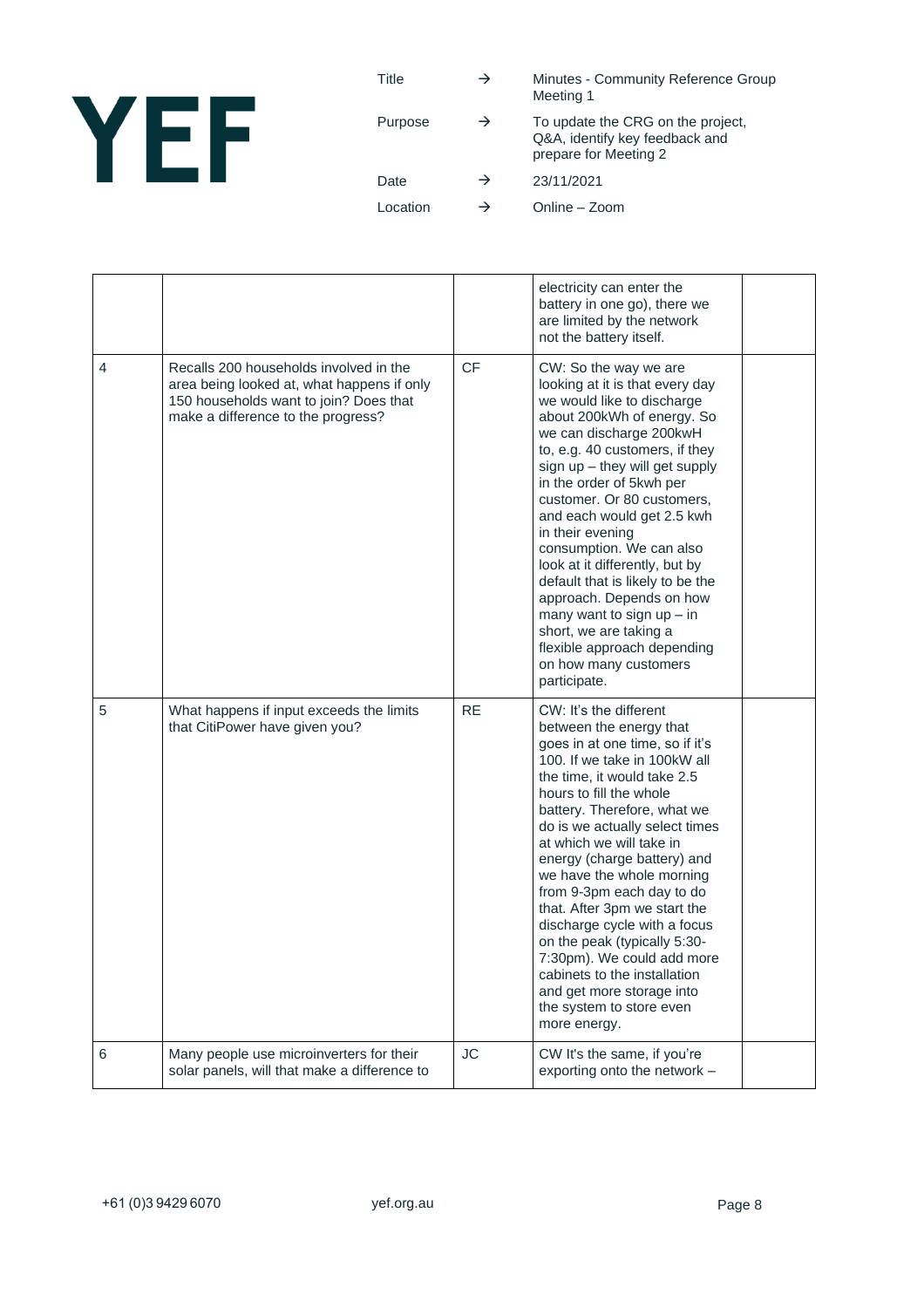

| Title    | $\rightarrow$ | Minutes - Community Reference Group<br>Meeting 1                                             |
|----------|---------------|----------------------------------------------------------------------------------------------|
| Purpose  | $\rightarrow$ | To update the CRG on the project,<br>Q&A, identify key feedback and<br>prepare for Meeting 2 |
| Date     | $\rightarrow$ | 23/11/2021                                                                                   |
| Location | →             | Online - Zoom                                                                                |

|                | our ability to input into the battery? Or<br>does it have to go through another<br>inverter first? |           | that's all we need. As soon<br>as the energy is on the cable<br>we can absorb into the<br>battery system.                                                                                                                                                                                                                                                                                                                                                                                                                                                                                                                                                                                                                                                                                            |  |
|----------------|----------------------------------------------------------------------------------------------------|-----------|------------------------------------------------------------------------------------------------------------------------------------------------------------------------------------------------------------------------------------------------------------------------------------------------------------------------------------------------------------------------------------------------------------------------------------------------------------------------------------------------------------------------------------------------------------------------------------------------------------------------------------------------------------------------------------------------------------------------------------------------------------------------------------------------------|--|
| $\overline{7}$ | Who owns the battery?                                                                              | <b>JC</b> | Today YEF is the owner<br>because our organisation<br>8 received the grant from<br>Victorian Government<br>(\$800k through the<br>Neighbourhood Battery<br>Initiative). But this is<br>something we would like to<br>explore with the community.<br>Happy to make the battery<br>open to the community<br>ownership, this could<br>operate like having shares in<br>the battery and you can<br>decide how to run the<br>battery. We at YEF facilitate<br>this, so next time it may not<br>be a grant, it may be another<br>source of funding for the<br>battery and we provide the<br>services allow you to get the<br>battery and operate on your<br>behalf. YEF is not in the<br>business of owning batteries,<br>it's a topic in itself that we<br>would like to explore later<br>down the track. |  |
| 8              | What's next?                                                                                       | <b>CF</b> | CW: What's important to us<br>is that we agree with you on<br>the specific location of the<br>battery, we need to<br>understand how it will be<br>visually - there are different<br>options. Having that location<br>agreed and how it looks is<br>the most important for us at<br>the moment and addressing<br>any other questions you may<br>have. It's really important<br>that we are hearing your<br>input, we would like by next<br>week that we can make<br>decisions on these points so                                                                                                                                                                                                                                                                                                      |  |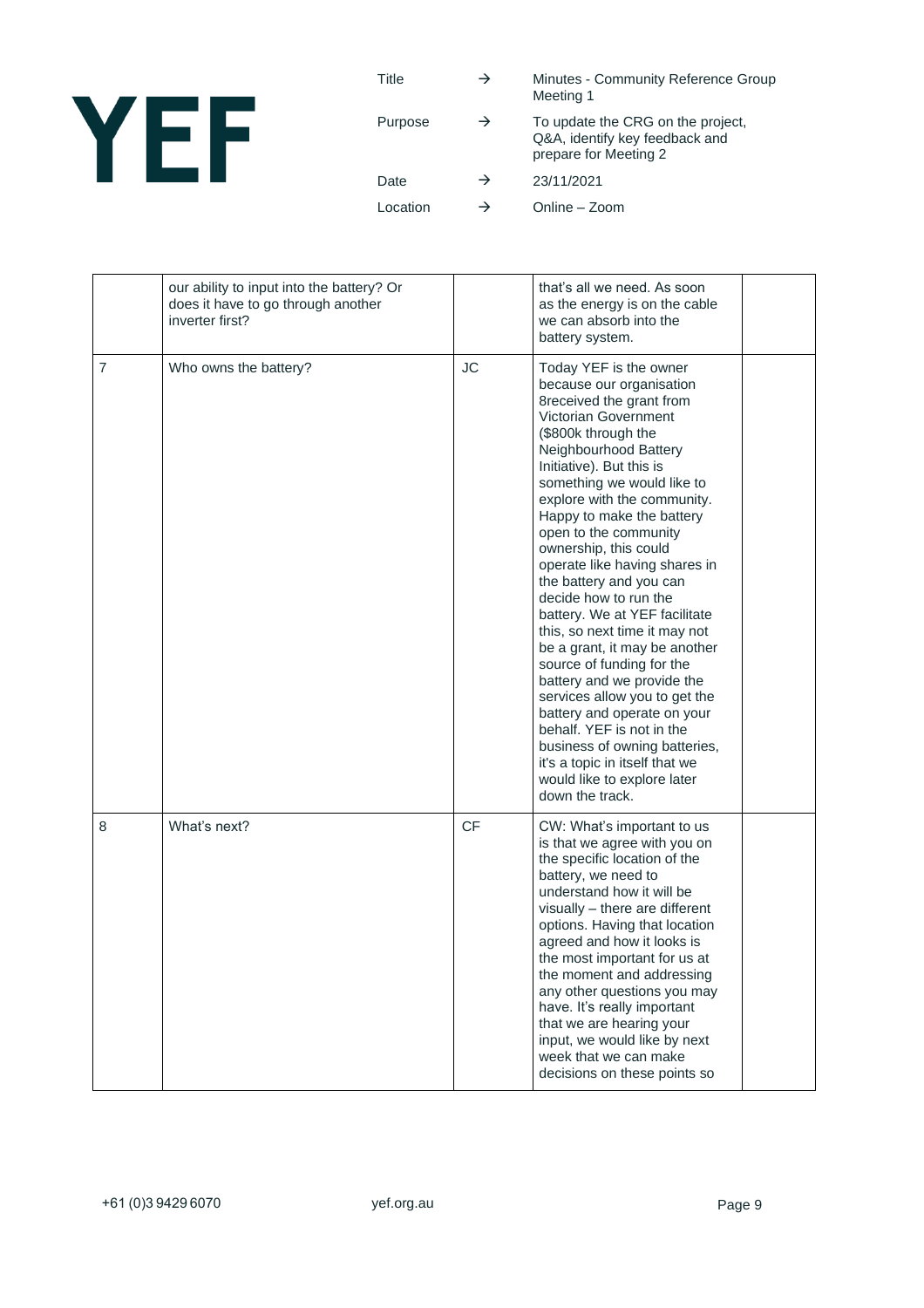

| Title    | $\rightarrow$ | Minutes - Community Reference Group<br>Meeting 1                                             |
|----------|---------------|----------------------------------------------------------------------------------------------|
| Purpose  | $\rightarrow$ | To update the CRG on the project,<br>Q&A, identify key feedback and<br>prepare for Meeting 2 |
| Date     | $\rightarrow$ | 23/11/2021                                                                                   |
| Location | →             | Online – Zoom                                                                                |

|    |                                                                                                                                                            |           | that we can begin the<br>planning application process.                                                                                                                                                                                                                                                                                                                                                                                                                                                                                                                                                                                                 |   |
|----|------------------------------------------------------------------------------------------------------------------------------------------------------------|-----------|--------------------------------------------------------------------------------------------------------------------------------------------------------------------------------------------------------------------------------------------------------------------------------------------------------------------------------------------------------------------------------------------------------------------------------------------------------------------------------------------------------------------------------------------------------------------------------------------------------------------------------------------------------|---|
| 9  | Is CitiPower not fixed on putting it within<br>the boundaries of the wall?                                                                                 | <b>JC</b> | CW: We engaged with<br>CitiPower on this, one of<br>their managers is planning<br>on being here next week (at<br>the next CRG meeting).<br>CitiPower began an enquiry<br>into whether the battery can<br>go behind the wall. They<br>have looked at all<br>possibilities of having the<br>asset inside. Problem is,<br>you're in a HV area, there<br>are problems having a LV<br>unit in a HV area. The<br>estimate is \$150k to put in<br>an isolating transformer to<br>allow it to go into a HV zone<br>(behind the wall). It's much<br>safer to put it outside the<br>zone substation. So it is<br>possible but it comes at a<br>significant cost. |   |
| 10 | Is there a cost to put it in the proposed<br>place?                                                                                                        | <b>CF</b> | CW: YEF has a budget for<br>accommodating the<br>environment where the<br>battery might go, and that<br>could include a screen or<br>vegetation or painting of the<br>asset. We are very open to<br>these options and want to<br>discuss these with the<br>community.                                                                                                                                                                                                                                                                                                                                                                                  |   |
| 11 | Comment: Rather than taking up part of<br>the grassy area on Michael St, the<br>McKean St side which is dirt/stones could<br>be an option for the battery. | JC/RE     | CW to investigate ownership<br>of the land on McKean St<br>and get images of what it<br>could look like on McKean<br>St.                                                                                                                                                                                                                                                                                                                                                                                                                                                                                                                               | Υ |
| 12 | Would like the unit to be as discreet as<br>possible. How quickly would the 63dBa<br>degrades at distance (e.g. 10m and 20m)                               | <b>RE</b> | Action (CW): to investigate<br>and provide more<br>information about the sound<br>over distance.                                                                                                                                                                                                                                                                                                                                                                                                                                                                                                                                                       | Y |
| 13 | What about security?                                                                                                                                       | <b>JC</b> | CW: There is a security risk<br>common to all minor utility                                                                                                                                                                                                                                                                                                                                                                                                                                                                                                                                                                                            |   |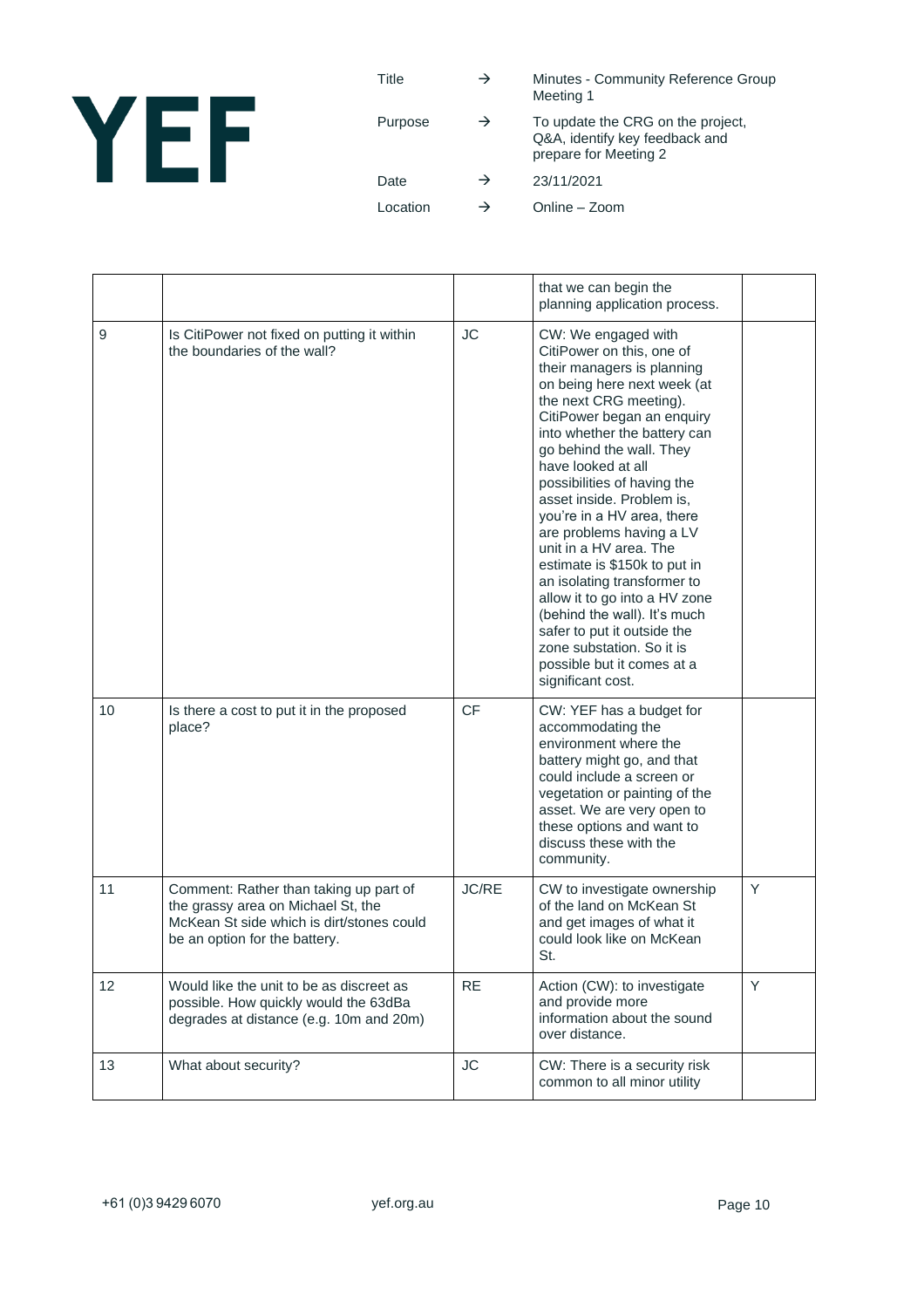

| Title    | $\rightarrow$ | Minutes - Community Reference Group<br>Meeting 1                                             |
|----------|---------------|----------------------------------------------------------------------------------------------|
| Purpose  | $\rightarrow$ | To update the CRG on the project,<br>Q&A, identify key feedback and<br>prepare for Meeting 2 |
| Date     | $\rightarrow$ | 23/11/2021                                                                                   |
| Location | →             | Online - Zoom                                                                                |

|    |                                                                                                                                                                                                                           |           | assets. We have looked into<br>CCTV and potentially having<br>a light over it at night, it's not<br>clear if there is ant CCTV<br>already in the street.<br>CRG said they were<br>unaware of any CCTV in the<br>street.<br>CW: there is an option to put<br>in a camera; vandalism is<br>always an issue. Have<br>already spoken to an<br>insurance broker about<br>these issues, including costs<br>to insure standing in a public<br>space. It's not very different<br>from similar assets installed<br>in urban areas. |  |
|----|---------------------------------------------------------------------------------------------------------------------------------------------------------------------------------------------------------------------------|-----------|---------------------------------------------------------------------------------------------------------------------------------------------------------------------------------------------------------------------------------------------------------------------------------------------------------------------------------------------------------------------------------------------------------------------------------------------------------------------------------------------------------------------------|--|
| 14 | Comment: Would be great if it is painted<br>and dressed up, in a way that is attractive<br>in the street. Would have thought that<br>whether it needs a meshed cage first and<br>then think about how it's going to work. | <b>JC</b> | CW: Shared some early<br>photos from Pixii (not<br>representative of what the<br>installation would be). Noted<br>the depth is about 2.5m. Pixii<br>also suggested putting in<br>continuation of the wall and<br>who the back (which is flat) $-$<br>so it opens up toward the<br>brick wall, so you could<br>therefore decorate the back<br>in whichever way and put<br>vegetation in front of it. We<br>could add grass and plants -<br>happy to go with what the<br>community thinks is the most<br>aesthetic.         |  |
| 15 | Has McKean St side been considered as<br>a possible location for the battery?                                                                                                                                             | <b>JC</b> | CW: Not to date, Michael<br>street is more discreet, which<br>is why we've looked at this<br>area of the substation. Noted<br>there is an option of<br>wrapping options to make it<br>'quasi-invisible'.                                                                                                                                                                                                                                                                                                                  |  |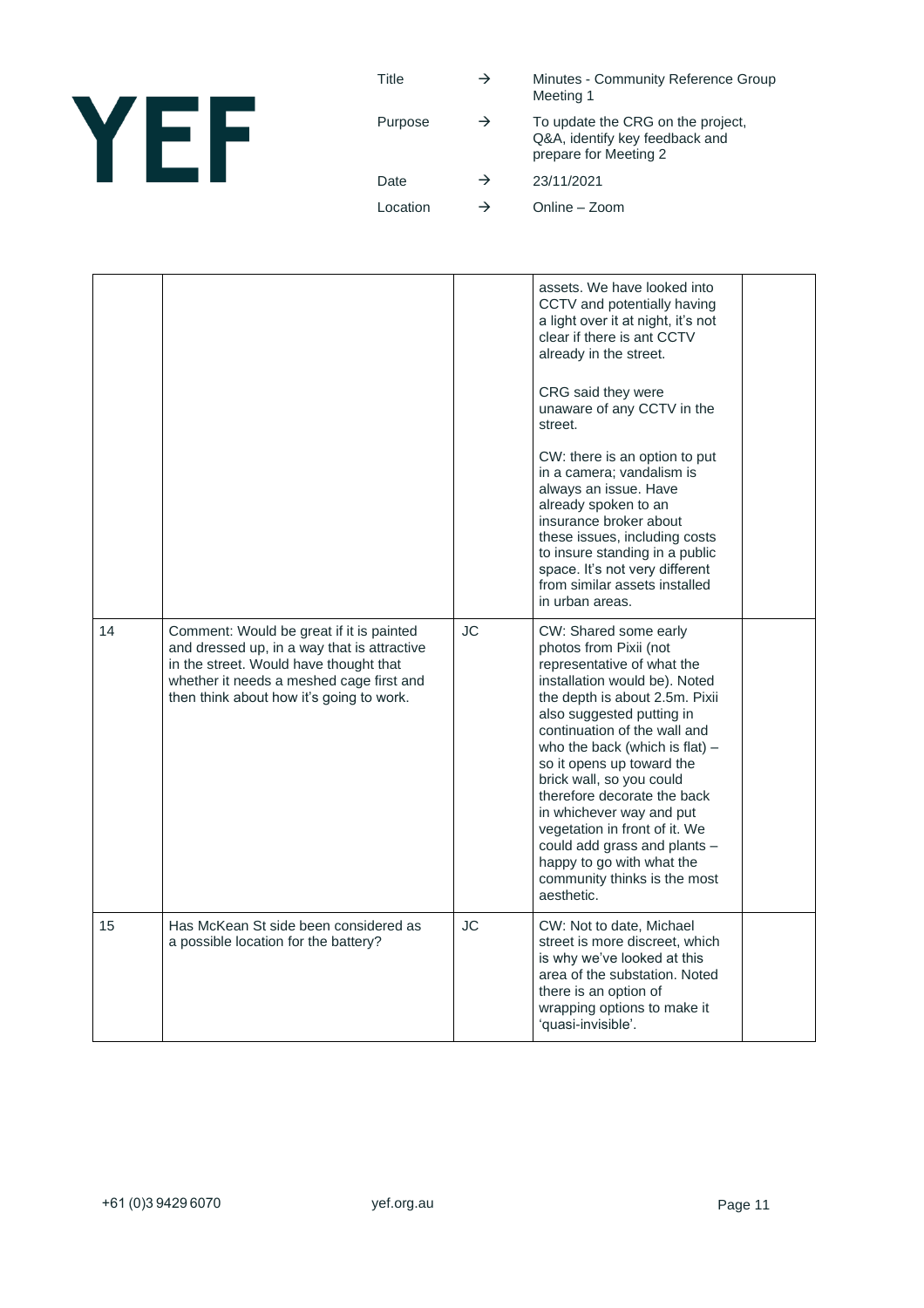

| Title    | →             | Minutes - Community Reference Group<br>Meeting 1                                             |
|----------|---------------|----------------------------------------------------------------------------------------------|
| Purpose  | $\rightarrow$ | To update the CRG on the project,<br>Q&A, identify key feedback and<br>prepare for Meeting 2 |
| Date     | $\rightarrow$ | 23/11/2021                                                                                   |
| Location | →             | Online - Zoom                                                                                |

| 16 | Are you likely to get people in behind the<br>battery who are going to do unsavoury<br>things?                                                                                                                      | CF        | CW: Definitely creates an<br>issue that needs to be<br>considered.                                                                                                                                                                                                                                                                                                                                                                                        |   |
|----|---------------------------------------------------------------------------------------------------------------------------------------------------------------------------------------------------------------------|-----------|-----------------------------------------------------------------------------------------------------------------------------------------------------------------------------------------------------------------------------------------------------------------------------------------------------------------------------------------------------------------------------------------------------------------------------------------------------------|---|
| 17 | Could we get a local artist to decorate the<br>battery?                                                                                                                                                             | <b>RW</b> | SG: We can definitely look<br>into the staff at council who<br>have experience in working<br>with local artists to paint<br>public spaces to reduce risk<br>of graffiti. There has been<br>wonderful community<br>responses to murals and<br>similar projects. Council can<br>investigate what options<br>would be possible.<br>Action (SG): to look into how<br>Council could assist in<br>facilitating a local artist to<br>decorate/paint the battery. | Y |
| 18 | Comment: The whole wall could be turned<br>into an art installation.                                                                                                                                                | <b>CF</b> |                                                                                                                                                                                                                                                                                                                                                                                                                                                           |   |
| 19 | Comment: Better to celebrate the fact that<br>it's a community project with artwork<br>rather than make it 'invisible'.                                                                                             | LB.       |                                                                                                                                                                                                                                                                                                                                                                                                                                                           |   |
| 20 | How much access to the battery would be<br>required?                                                                                                                                                                | JС        | CW: At most twice a year,<br>more likely once a year. If<br>people attend, it's more to<br>check the environmental<br>conditions. Maintenance is<br>very minor.                                                                                                                                                                                                                                                                                           |   |
| 21 | Prefer CB flush to the wall rather than with<br>a space where people could hide                                                                                                                                     | <b>LB</b> | CW: Needs to check enough<br>space for how the battery<br>could be placed against the<br>wall.                                                                                                                                                                                                                                                                                                                                                            |   |
| 22 | Prefers that it sit on the white wall, as the<br>least obvious change to what is there. To<br>have the panels at the front decorated to<br>make it apparent it's a CB. Noted it is his<br>own personal perspective. | <b>RE</b> |                                                                                                                                                                                                                                                                                                                                                                                                                                                           |   |
| 23 | What are dimensions of the battery?                                                                                                                                                                                 | <b>CF</b> | CW: About 2-2.1m high,<br>about 700cm deep and<br>700cm wide (approximately),                                                                                                                                                                                                                                                                                                                                                                             | Y |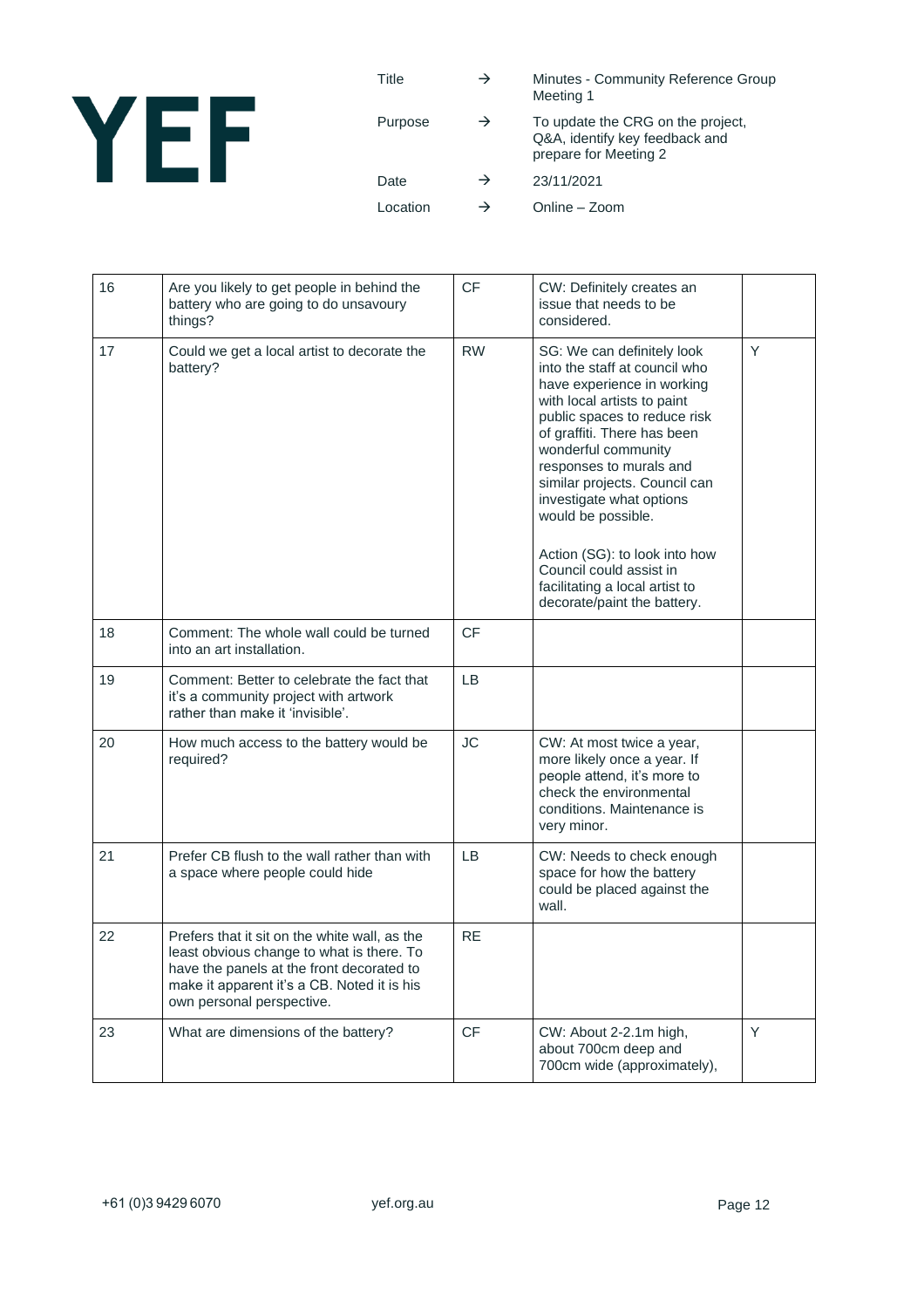

| Title   | →             | Minutes - Community Reference Group<br>Meeting 1                                             |
|---------|---------------|----------------------------------------------------------------------------------------------|
| Purpose | $\rightarrow$ | To update the CRG on the project,<br>Q&A, identify key feedback and<br>prepare for Meeting 2 |

Date  $\rightarrow$  23/11/2021

Location  $\rightarrow$  Online – Zoom

|    |                                                                                                                                                  |           | plus 100mm between each<br>units.<br>Action (CW): To find the<br>battery specifications<br>(dimensions) and provide to<br>CRG.                                                                                                                                                                                                    |   |
|----|--------------------------------------------------------------------------------------------------------------------------------------------------|-----------|-----------------------------------------------------------------------------------------------------------------------------------------------------------------------------------------------------------------------------------------------------------------------------------------------------------------------------------|---|
|    | If we were likely to add modules in the<br>future, McKean St on the front might be<br>better so you have more room. Something<br>to keep in mind | <b>CF</b> | CW: possibly, we are unsure<br>if that land is owned by<br>CitiPower or council.<br>Action (CW): to investigate<br>whether the verge of<br>property on McKean Street<br>is CitiPower land or not.                                                                                                                                 | Y |
| 24 | Suggested more options mock up for<br>Michael St and McKean streets.                                                                             | <b>RE</b> | CW: noted this is CitiPower<br>$land - e.g.$ the land on<br>McKean St may be Council<br>land not CitiPower land,<br>which adds another<br>complication.<br>Action (CW): do arrange for<br>mock-ups for the McKean St<br>side to see what the battery<br>placement could look like.                                                | Y |
| 25 | Comment: Suggestions all quite good,<br>some comfort also with the visuals, it's<br>smaller than expected.                                       | <b>RW</b> |                                                                                                                                                                                                                                                                                                                                   |   |
| 26 | Responses from others who are not<br>connected to solar. What was their<br>support or opinion?                                                   | <b>RW</b> | CW: Spoke with about 20<br>different people mainly along<br>Michael St and McKean St.<br>Pleasantly surprised by how<br>much support there was for<br>the project in the nearby<br>houses. Some commented<br>that they would love to<br>access excess solar, real<br>interest in the sharing<br>aspects of local solar<br>energy. |   |
| 27 | Comment: Few renters nearby are really<br>interested in a community battery because<br>they haven't got solar.                                   | LB.       |                                                                                                                                                                                                                                                                                                                                   |   |